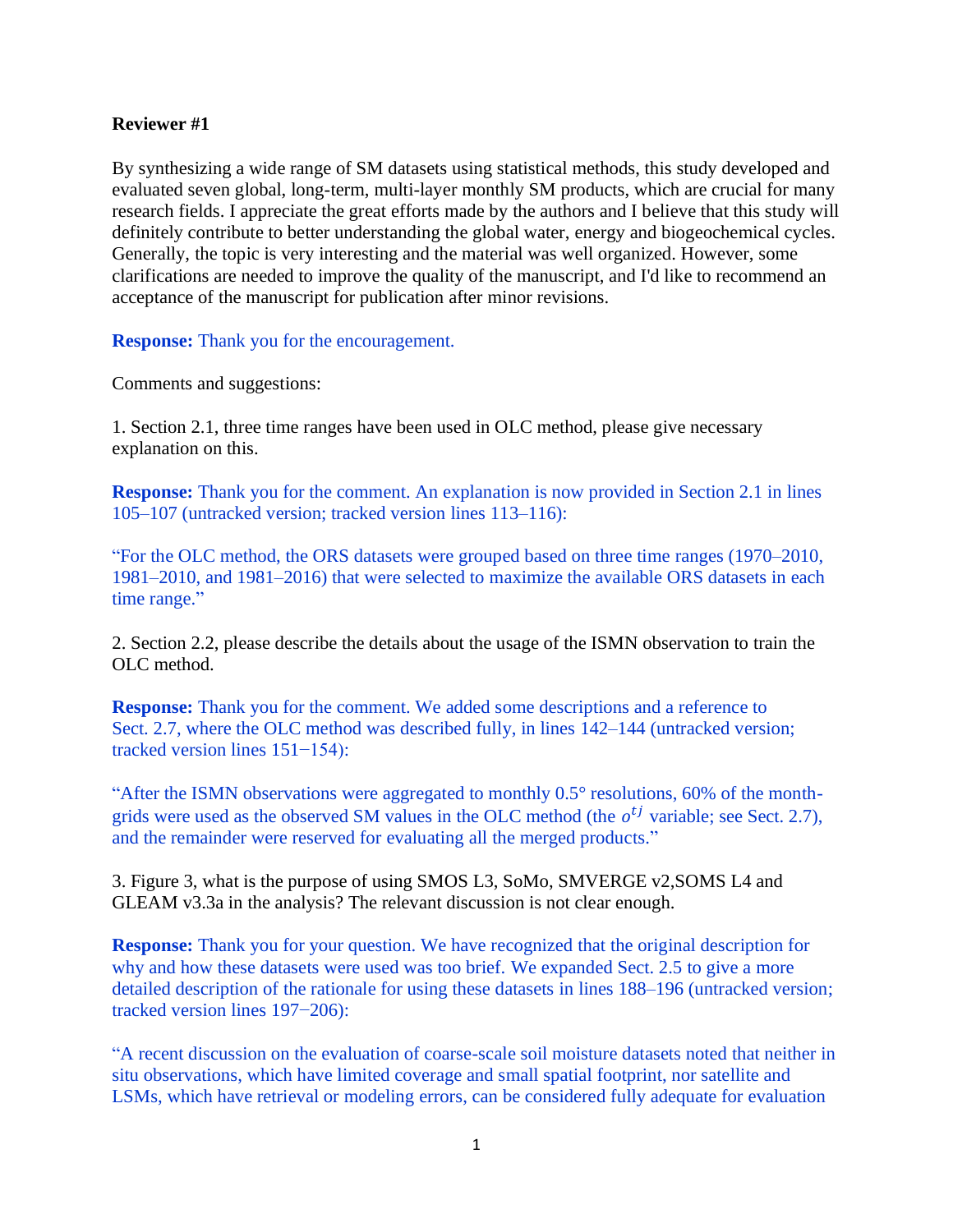at the global scale; as such, a sound evaluation practice would require combining multiple sources of data (Gruber et al. 2020). Following this recommendation, the merged SM products were evaluated against the reserved 40% in situ observations (Sect. 2.2), as well as a few gridded reanalysis, satellite, and machine learning–upscaled SM datasets. Although the merging process aimed to use as many existing SM datasets as possible, the gridded datasets in Table 1 were not used in the merging because of incompatible vertical resolution, non-global spatial coverage, or short temporal coverage (Table 1). Such evaluation against multi-source gridded datasets complements the evaluation against in situ observations by providing sanity checks on the behavior of the merged products at large scales."

We also provided a more detailed description of how the evaluation was performed using the SMOS L3, SoMo, SMVERGE v2, SOMS L4, and GLEAM v3.3a datasets in Sect. 2.5 in lines 211–224 (untracked version; tracked version lines 221–234):

"The merged products were evaluated against the validation set of in situ observations and the gridded SM datasets using three common metrics: mean bias (Bias), root mean squared error (RMSE), and Pearson correlation coefficient (Corr). For evaluation against the in situ observations, the metrics were calculated both for the whole validation set and for each land cover type in consideration of the uneven distribution of ISMN observations across land cover types (Figure A1). The observational values used in each calculation were the land-cover– weighted averages (see Sect. 2.2), and the merged values were from the grids and time steps that have the observational values. For evaluation against the SMOS L3 gridded dataset, the 0–10 cm layer of the merged products and the source datasets (ORS, CMIP5, and CMIP6) were used. For evaluation against the other evaluation datasets, the merged and source datasets were linearly interpolated to depths of the evaluation datasets. The annual climatology, mean seasonal anomalies (i.e., the climatology of individual months minus the annual climatology), leastsquares linear trends, and anomalies (i.e., the original values minus the mean seasonal cycle and trends) were calculated for each common grid cell and over the common time period between each pair of evaluated and evaluation datasets. Then, for each characteristic (climatology, seasonal cycle, linear trends, or anomalies), the Bias, RMSE, and Corr were calculated using the values of the characteristic pooled over all the common grid cells. When calculating the Bias, RMSE, and Corr for the trends, the insignificant trends at  $p = 0.1$  were set to zero to prevent small random variability from influencing the results."

4. Figure 4, Mean ORS, OLC ORS and EC ORS show large bias after 1988, however, they give high correlations. Why?

**Response:** Thank you for pointing this out. Correlations and bias do not depict the same aspect of errors and can be unrelated to each other. In Figure 5 (originally Figure 4), we used the Spearman rank correlation, which is Pearson correlation between ranks. That is, for a pair of time series,  $x_i$  and  $y_i$  ( $i = 1, 2, ..., N$ ), the calculation procedure converts each  $x_i$  into its rank among all the x-values, and each  $y_i$  into its rank among all the y-values, and then calculates the Pearson correlation between the ranks. Therefore, the Spearman correlation is not sensitive to the original magnitudes of the  $x$ - and  $y$ -series. We chose the Spearman correlation because scPDSI is a normalized index, and its magnitude is not comparable to the magnitude of soil moisture. To clarify the rationale of this choice and its consequence, we added the following text to the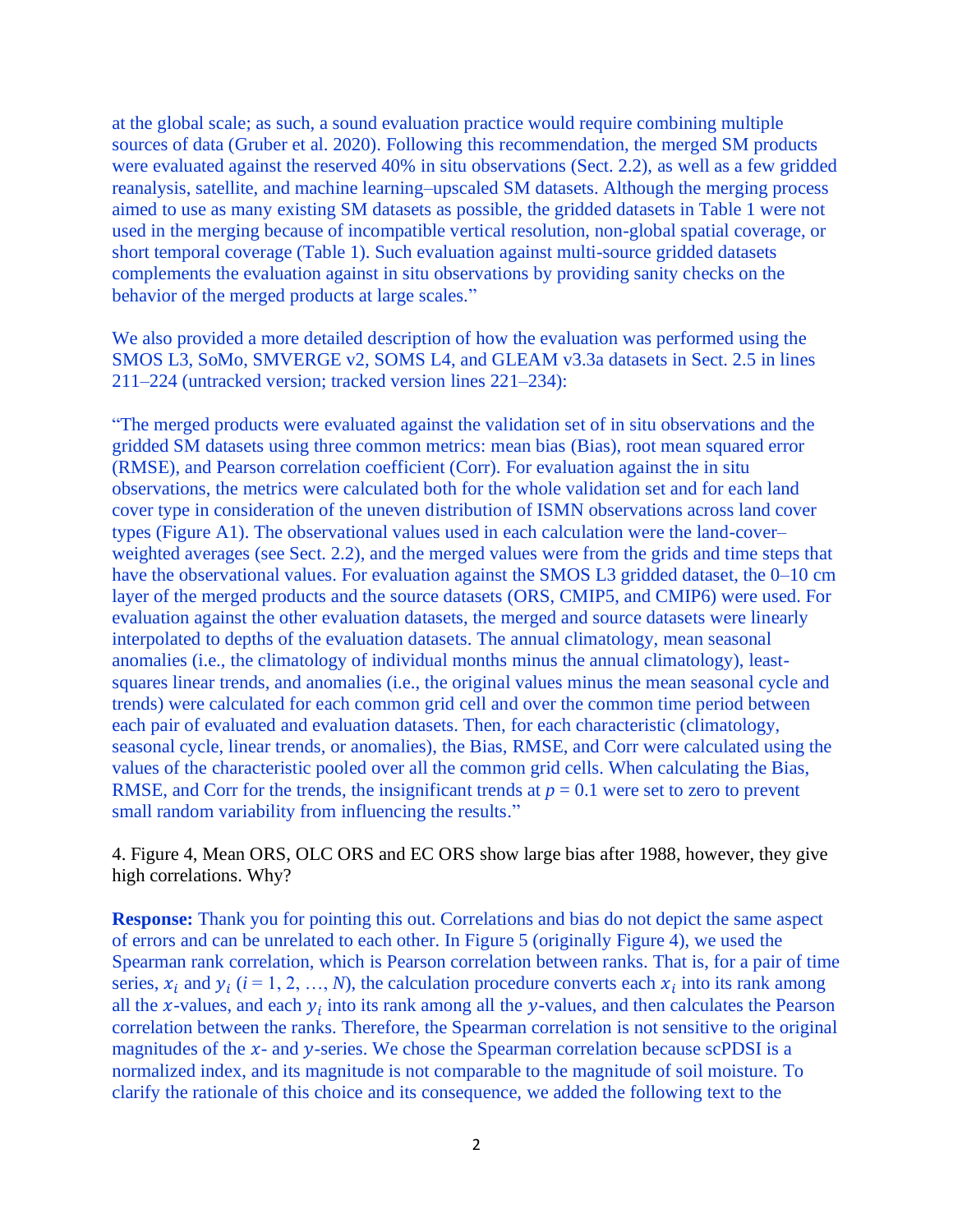description of Sect. 3.4 (originally Sect. 3.3), in lines 441−446 (untracked version; tracked version 443−477):

"To better quantify the similarity between the scPDSI and SM anomalies, Spearman correlations (Hollander et al., 2013) were calculated and are shown above each panel in Figures 4 and A6−A8. The Spearman correlation metric was deemed suitable for measuring the similarity because the magnitudes of scPDSI, which is a unitless standardized index, and of SM anomalies  $(m<sup>3</sup>/m<sup>3</sup>)$ , are not comparable. Spearman correlation is not sensitive to magnitudes because the metric is calculated using the rank of each *x-*value among all the *x-*values, and the rank of each *y*value among all the *y*-values, for an *x-y* pair of time series (Hollander et al., 2013)."

We also generally revised Sect. 3.4 (originally Sect. 3.3) to describe Figures 5 (originally Figure 4) and A6–A8 (originally A6–A8) in more detail and clarity.

5. Figure 5, too many plots present limited useful information, which should be improved.

**Response:** Thank you for the suggestion. The original intention of Figure 5 was to show that the time series of the merged products did not have temporal discontinuity and had reasonable temporal variability. In recognition of this comment, and the fact that time series plots did not provide quantifiable measures on temporal discontinuity and variability, we added a homogeneity test of whether temporal discontinuity existed in the concatenated datasets (OLC ORS, EC ORS, and EC ALL), replaced Figure 5 with a spectrum analysis, and reduced the number of panels shown in the main text.

The method of the added homogeneity test is described at the end of Sect. 2.9, lines 336–352 (untracked version; tracked version lines 346−362), and the results of the homogeneity test are described in the new Sect. 3.3, lines 407−425 (untracked version; tracked version lines 435−460). In summary, no discontinuities in mean were identified in the merged products. Some discontinuities in variance were identified, but the concatenated datasets (OLC ORS, EC ORS, and EC ALL), which used a few different sets of source datasets for different time periods, were not found to be more discontinuous than the non-concatenated datasets (Mean ORS, EC CMIP5, EC CMIP6, EC CMIP5+6), which used the same source datasets throughout. This result demonstrated that the concatenation practice did not introduce additional discontinuities into the merged data. Discussion about the potential causes of discontinuity in the merged products are added to lines 598−605.

The new spectrum analysis is shown in Figure 6 (originally Figure 5), and the description of Figure 6 in Sect. 3.5 (originally Sect. 3.4), lines 459−476 (untracked version; tracked version 436−454), was re-rewritten to reflect the new figure. The power spectral densities of the ORSbased merged products generally fall within the envelopes of the source datasets. The same was true for the CMIP5- and CMIP6-based merged products, except at the 50–100 cm depth. These results demonstrated that the ORS-based products were better than the CMIP5- and CMIP6 based merged products, and had reasonable temporal variability.

A few lines were added to the abstract to reflect the added homogeneity test and spectrum analysis, lines 25−28 (untracked version; tracked version lines 27−31):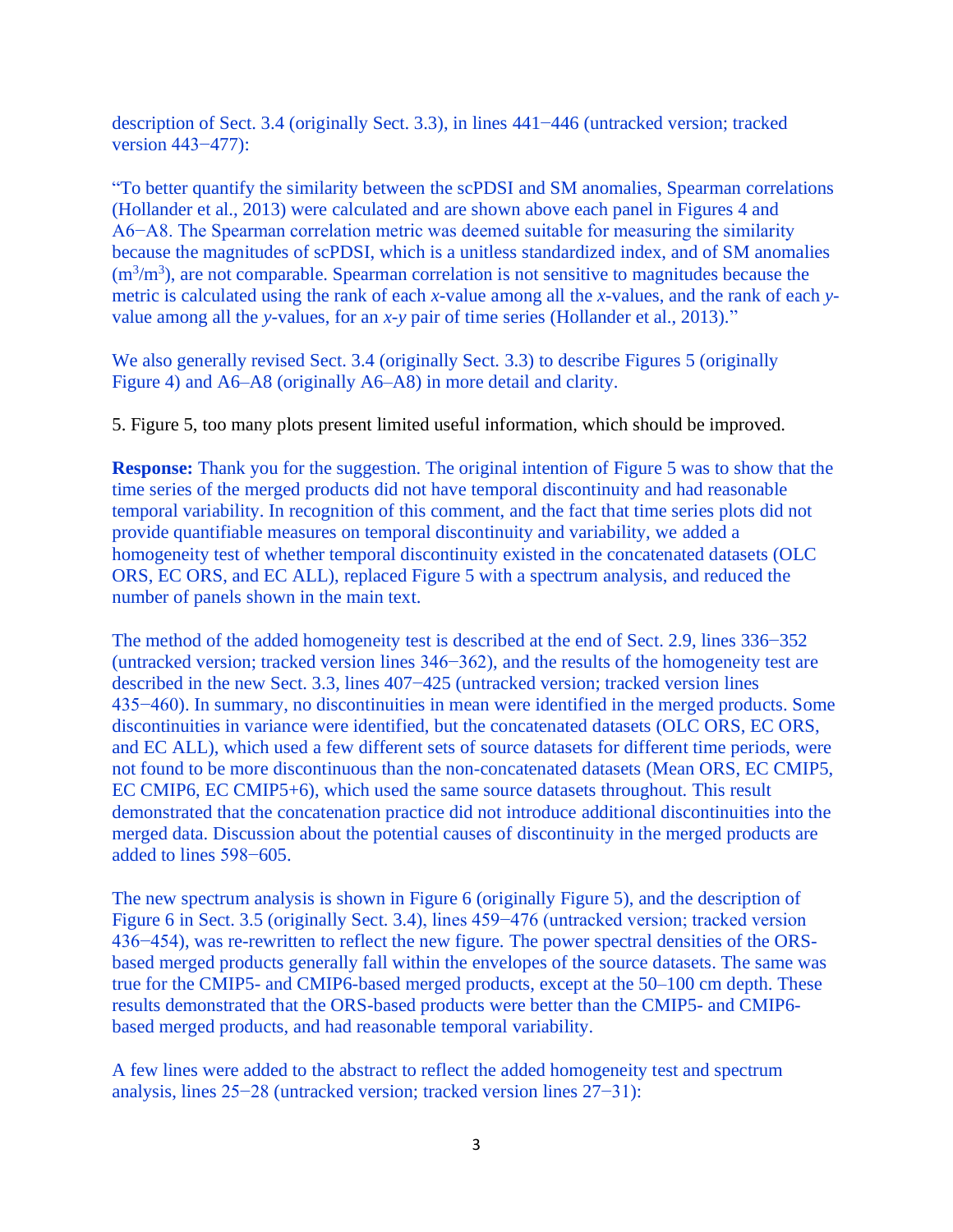"The merged products generally showed reasonable temporal homogeneity and physically plausible global sensitivities to observed meteorological factors, except that the ESM-dependent products underestimated the low-frequency temporal variability in SM, and over-estimated the high-frequency variability for the 50–100 cm depth."

6. Section 3.5, the discussion is not deep enough, which provides limited information to the readers.

**Response:** Thank you for the comment. The original figure accompanying the original Sect. 3.5 (new Sect. 3.6) shows globally aggregated probability density distributions, which has limited information content that precluded detailed discussion. We replaced it with a summary of the dominant control on soil moisture at the grid scale (Figure 7, originally Figure 6), and rewrote the entire section (untracked version 504−521; tracked version 548−582). The results showed that precipitation was the dominant control of soil moisture and had generally significant positive correlations with soil moisture. Temperature was a more important control of soil moisture in the CMIP5- and CMIP6-based datasets than in the ORS-based datasets, but in all the merged datasets, any significant correlations between temperature and soil moisture tended to be negative. Solar radiation was an important control of soil moisture only in the CMIP5- and CMIP6-based datasets, in the northern mid-to-high latitudes and tropical forests, which might be caused by light limitation on ecosystems. These results are plausible compared to physical mechanisms and show that the merged products had reasonable sensitivities to meteorological forcings.

Although the original Figure 6 showed seasonal variations in partial correlations, we chose to no longer show the seasonal variations in the new Figure 7, because they will result in too many graphs and are not of any particular importance to the evaluation.

## **Reviewer #2**

Global soil moisture products were developed based on different combinations of existing soil moisture datasets and methods in this study. These products are gap-free, long-term, and multilayer. I think the developed soil moisture products will be important given the lack of global and consistent soil moisture observations. The soil moisture datasets used to create the products were based on different techniques (e.g., remote sensing, modeling) and different specifications (e.g., soil depth, time step). Merging them together is a challenging task.

-The manuscript highlighted that the products are gap-free, long-term and multi-layer, but it seems the verification didn't assess these advancements. For example, compare to the existing datasets, how the products perform when/where gaps exist, and how the products perform in different layers.

**Response**: Thank you for the helpful comments and questions.

Among the existing gridded soil moisture datasets, only the satellite datasets had gaps. These gaps are not the same across satellites or across different time steps for the same satellite, and therefore were not assessed specifically in the study. The existing modeled and reanalysis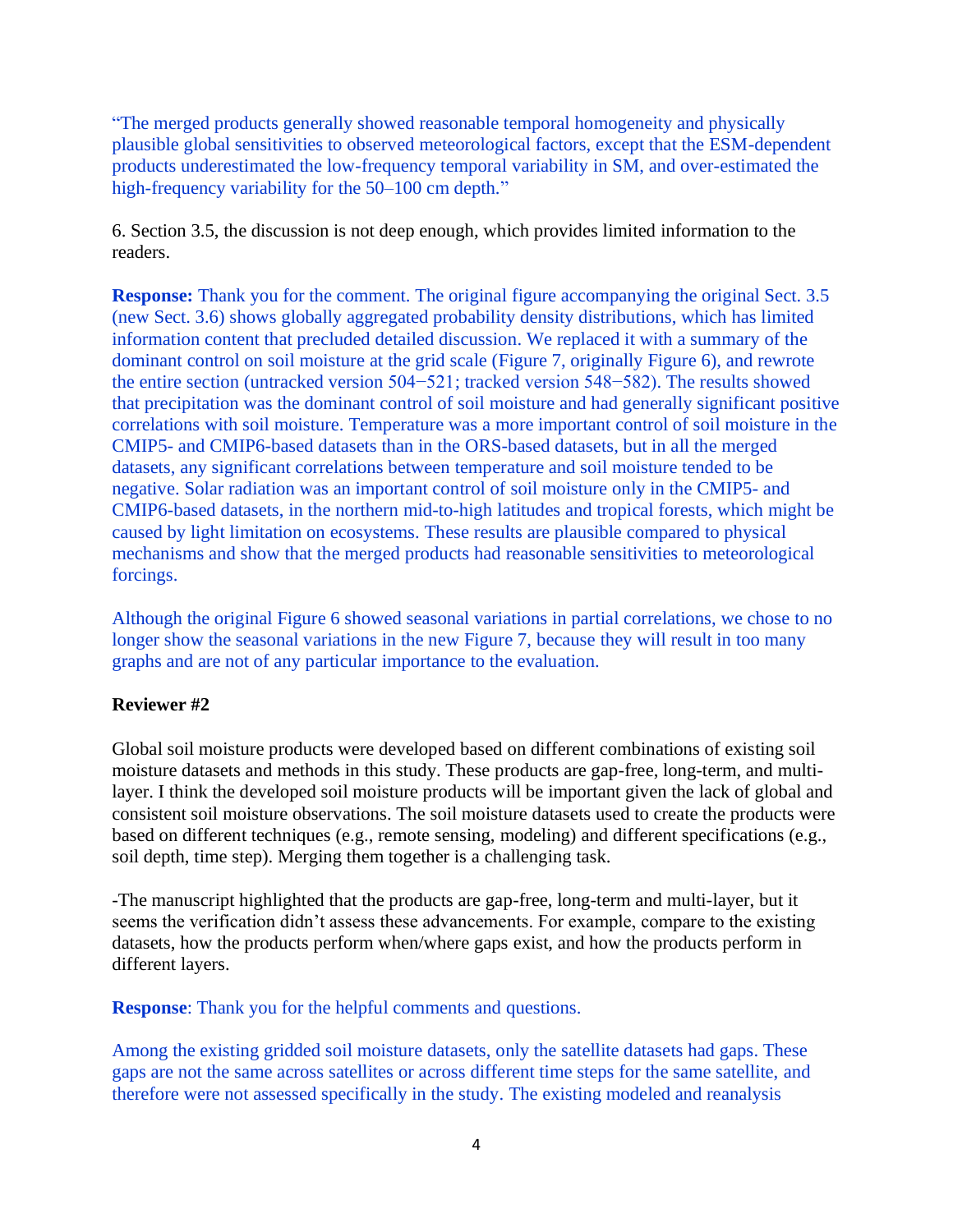datasets are already gap-free, and some have longer temporal coverage than the current dataset, but they have larger errors than the merged products, which can be seen in Figure 2. Therefore, the contribution of this study is more to reduce the errors of the existing gap-free, long-term, multi-layer datasets, rather than filling gaps.

To more accurately describe the characteristics of existing datasets, we revised the introduction to read as follows in lines 44−47 (untracked version; tracked version lines 49−51):

"The SM in LSM simulations usually spans multiple soil layers, and has no spatial or temporal gaps, which is convenient for regional and global analysis (Gu et al., 2019); however, LSM simulations may contain considerable errors because of inadequacies in the model physics, parameterization, and drivers (Andresen et al., 2020)."

The performances of the merged products in different layers were already presented. In Figure 2, Figure 6 (originally Figure 5), and Figure 7 (originally Figure 6), the evaluation results for 0–10, 10–30, 30–50, and 50–100 cm were presented individually. In Figure 3, the gridded soil moisture datasets for evaluation also covered different layer depths. The evaluation against the selfcalibrated Palmer Drought Severity Index was also made separately for 0–10 cm (Figure 5, originally Figure 4; Figure A6) and 0–100 cm (Figures A7 and A8). To highlight these assessments, we revised the first sentence of the Sect. 4, lines 527−529 (untracked version; tracked version lines 584−587), as follows:

"Overall, the merged SM products showed better performances than their source datasets (Sect. 3.1 and 3.2), temporal homogeneity (Sect. 3.3), the ability to capture large-scale drought events (Sect. 3.4), reasonable spatiotemporal patterns (Sect. 3.5), and reasonable climatic response characteristics (Sect. 3.6) across the globe and multiple soil layers."

-Fig. 3 includes bias, RMSE, and Corr of different statistics (i.e. climatology, seasonal cycle, trend,…). I am not sure if they can use the same range of color ramp in the same column to show the situations of different statistics because the statistics are in different units and magnitudes. It is unclear how seasonality was calculated and how the bias, RMSE and Corr of seasonality and trends were estimated.

**Response**: Thank you for pointing this out. We revised Figure 3 to show normalized values in each column, with the maximum value in each column always being set to 100%. In this way, the relative performances of the merged and source datasets are no longer obscured by the large differences across the evaluation datasets. We also revised the text of Sect. 3.2 to highlight this normalization, in lines 389−391 (untracked version; tracked version lines 403−405):

"To emphasize the differences between the merged and the source datasets, rather than across the evaluation datasets, Figure 3 displays the evaluation metrics in normalized units, with the maximum value across the merged and source datasets of each matric set to 100%."

To clarify how seasonality was calculated, and how the bias, RMSE, and Corr were estimated, we added the following explanation to Sect. 2.5, lines 211−224 (untracked version; tracked version lines 221−234):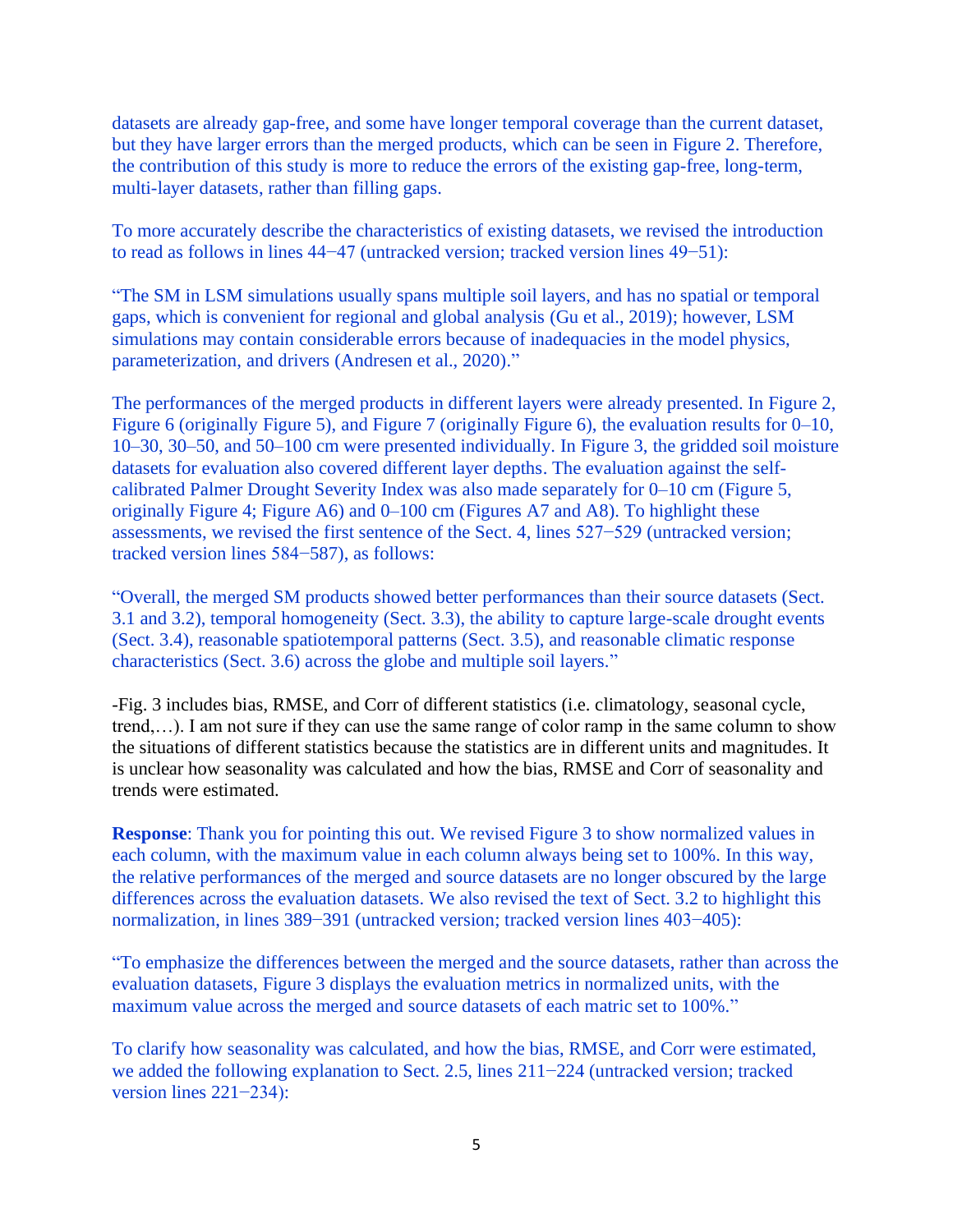"The merged products were evaluated against the validation set of in situ observations and the gridded SM datasets using three common metrics: mean bias (Bias), root mean squared error (RMSE), and Pearson correlation coefficient (Corr). For evaluation against the in situ observations, the metrics were calculated both for the whole validation set and for each land cover type in consideration of the uneven distribution of ISMN observations across land cover types (Figure A1). The observational values used in each calculation were the land-cover– weighted averages (see Sect. 2.2), and the merged values were from the grids and time steps that have the observational values. For evaluation against the SMOS L3 gridded dataset, the 0–10 cm layer of the merged products and the source datasets (ORS, CMIP5, and CMIP6) were used. For evaluation against the other evaluation datasets, the merged and source datasets were linearly interpolated to depths of the evaluation datasets. The annual climatology, mean seasonal anomalies (i.e., the climatology of individual months minus the annual climatology), leastsquares linear trends, and anomalies (i.e., the original values minus the mean seasonal cycle and trends) were calculated for each common grid cell and over the common time period between each pair of evaluated and evaluation datasets. Then, for each characteristic (climatology, seasonal cycle, linear trends, or anomalies), the Bias, RMSE, and Corr were calculated using the values of the characteristic pooled over all the common grid cells. When calculating the Bias, RMSE, and Corr for the trends, the insignificant trends at  $p = 0.1$  were set to zero to prevent small random variability from influencing the results."

-The products were developed by merging the different soil moisture datasets. I wonder if this would offset the temporal variability and trend of time series. Comparing the temporal variability and trend of the merged products with individual datasets (e.g., ESA CCI, ERA5…) like Fig. 5 would be helpful. Fig. 5 currently only shows the time series of the merged products.

**Response**: Thank you for pointing out this possibility. We now performed a check on temporal variability by comparing the power spectral densities of the merged products with the ranges of power spectral densities of the source datasets at regional levels. The results are shown in Figures 6 and A10 (originally Figure 5). The associated text in Sect. 3.5 (originally Sect. 3.4) is also revised (lines 459−470 in the untracked version; lines 491−512 in the tracked version). The power spectral densities of the ORS-based merged products generally fall within the envelopes of the source datasets. The same was true for the CMIP5- and CMIP6-based merged products, except at the 50–100 cm depth. These results demonstrated that the ORS-based products were better than the CMIP5- and CMIP6-based merged products, and had reasonable temporal variability.

We also performed a check on the trends of the merged products by comparing them against the ranges of trends of the source datasets. The results are shown in Figure A13, and the description is provided in lines 471−476 (untracked version; tracked version lines 513−518). The merged products had slightly larger ranges of trends than the source datasets, but were centered around approximately the same value in each region, and closely followed the source datasets in terms of the region-to-region variations in the trends. These results demonstrated that the merged products had reasonable trends.

-Abstract, provide a brief explanation of the better performance of the hybrid products without Earth System Models (ESMs) than those with ESM.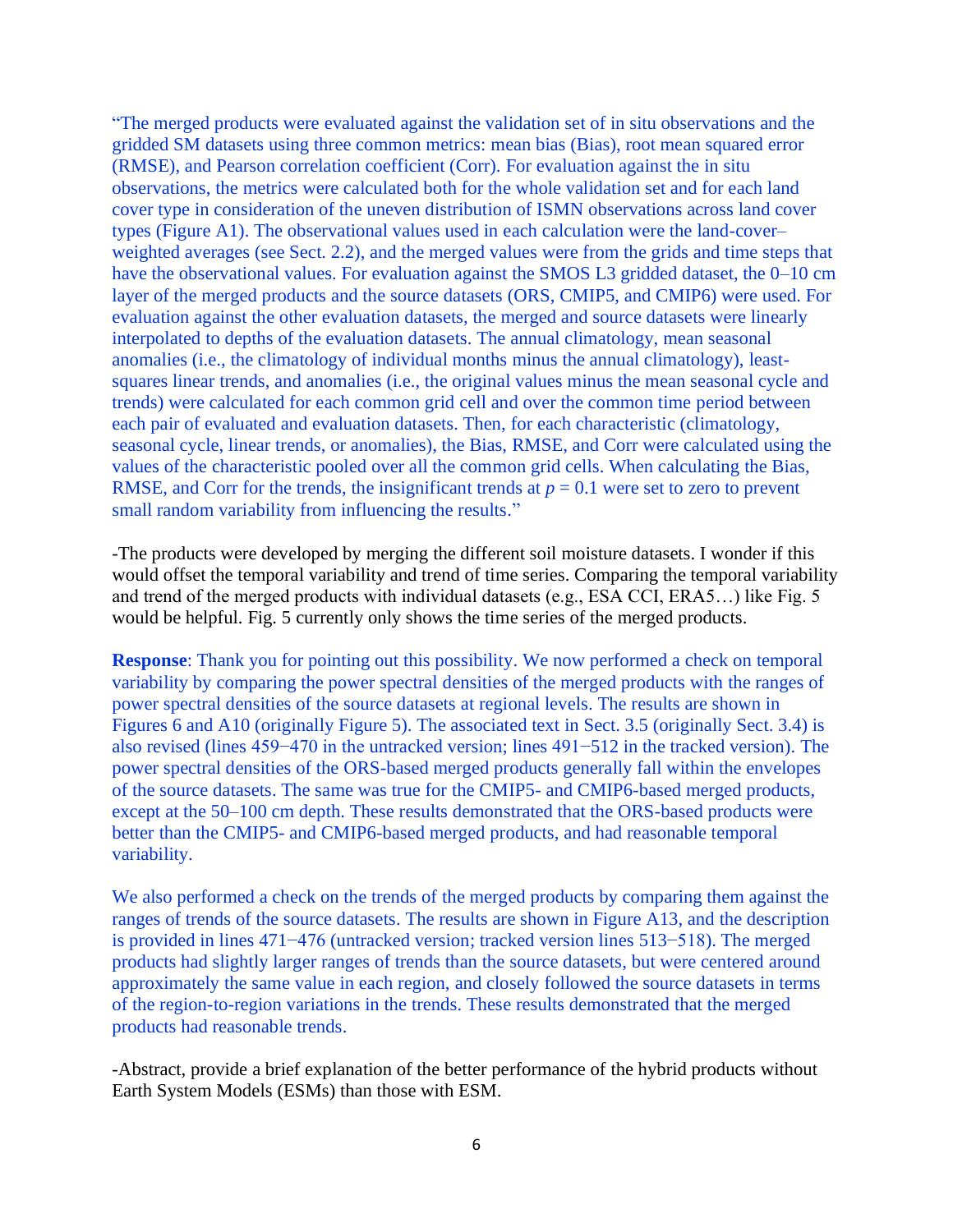**Response:** Thank you for this suggestion. We revised the abstract and the relevant sentences now read as follows, lines 19−30 (untracked version; tracked version lines 19−33):

"……The merged products outperformed their source datasets when evaluated with in situ observations (mean bias from  $-0.044$  to  $0.033$  m<sup>3</sup>/m<sup>3</sup>, root mean squared errors from 0.076 to  $0.104 \text{ m}^3/\text{m}^3$ , Pearson correlations from 0.35 to 0.67) and multiple gridded datasets that did not enter merging because of insufficient spatial, temporal, or soil layer coverage. Three of the new SM products, which were produced by applying any of the three merging methods onto the source datasets excluding the ESMs, had lower bias and root mean square errors and higher correlations than the ESM-dependent merged products. The ESM-independent products also showed a better ability to capture historical large-scale drought events than the ESM-dependent products. The merged products generally showed reasonable temporal homogeneity and physically plausible global sensitivities to observed meteorological factors, except that the ESMdependent products underestimated the low-frequency temporal variability in SM, and overestimated the high-frequency variability for the 50–100 cm depth. Based on these evaluation results, the three ESM-independent products were finally recommended for future applications because of their better performances than the ESM-dependent ones……"

-P2 L40, elaborate "its spatial gaps remain unresolved".

**Response**: Thank you for the comment. We revised the wording to clarify the meaning, lines 42−44 (untracked version; tracked version lines 46−47):

"Although a long-term (1979–present) concatenated SM dataset was developed by merging data from multiple satellites, the merged product did not fill the spatial gaps that existed in the source satellite datasets (Dorigo et al., 2012; EODC, 2021)."

-P2 L51-52, explain why Global Climate Models (GCMs) were not considered in the study and the differences in GCMs and ESMs.

**Response:** Thank you for the comment. In our understanding, ESM is a newer and broader term that includes models that consider biogeochemical feedbacks, human dimensions, and likely in the near future the deep earth processes, whereas GCM is an older term that refers to models that focuses on atmospheric-ocean processes. The state-of-the-art models participating in CMIP5 and CMIP6 are generally ESMs. Therefore, we decided to keep using ESMs in the paper.

-P3 L66, explain why the merged products would likely perform better.

**Response**: Thank you for the suggestion. We revised the sentence to read as follows, lines 69−72 (untracked version; tracked version lines 74−76):

"Because of the incorporation of various quality-controlled observations in the merging process, the merged products would likely perform better than the SM in the original LSMs or ESMs while being gap-free in space and having long temporal and multi–soil-layer coverage."

-P3 L71, why in situ observations are not included in the unweighted averaging?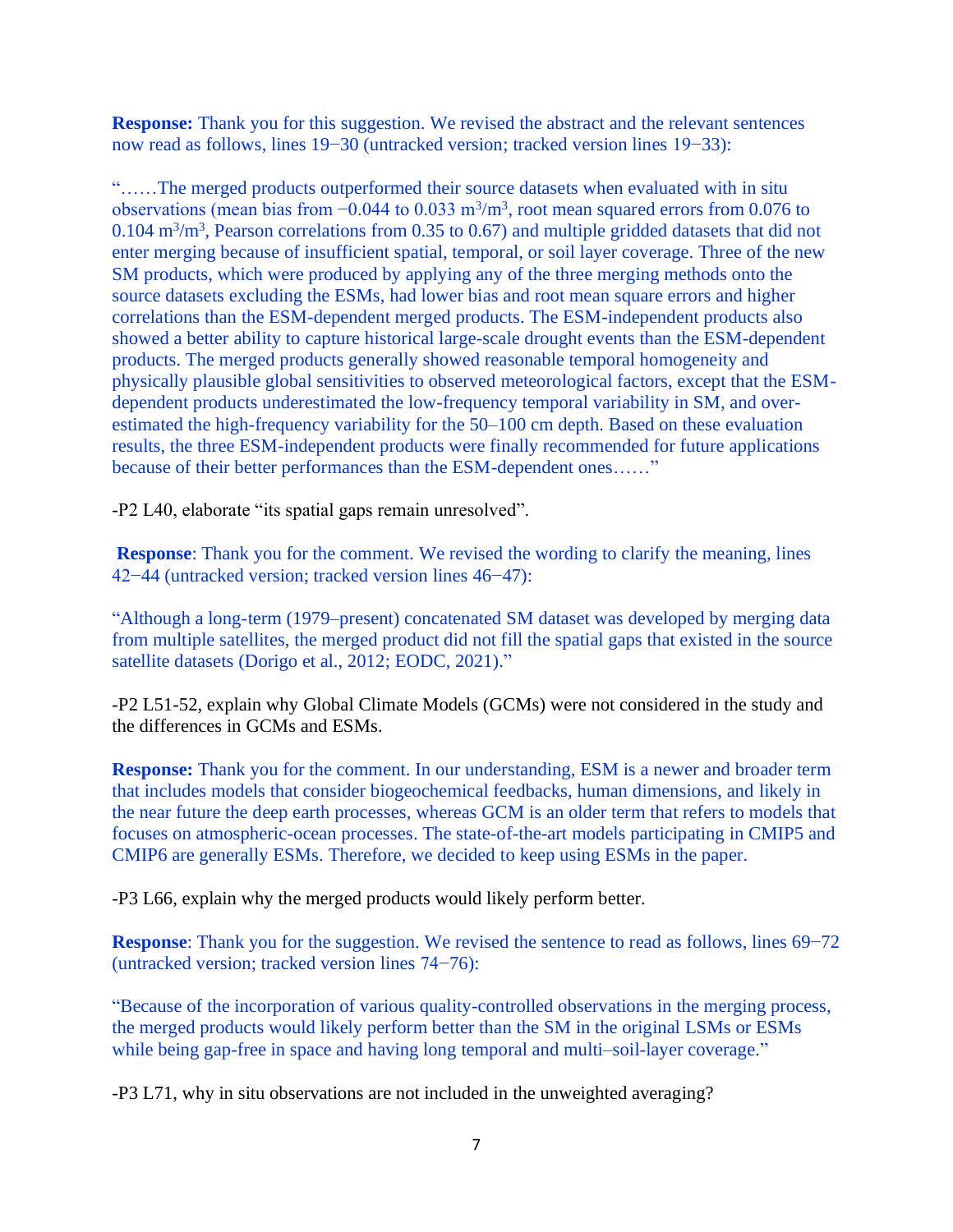**Response:** Thank you for the question. We added a reference in line 75−76 (untracked version; tracked version 79−80; original L71) to Sect. 2.1:

"Unweighted averaging assigns equal weight to all the source datasets and does not use in situ information (see Sect. 2.1 for explanation for the exclusion)."

We also provided the full explanation in Sect. 2.1, lines 94−99 (untracked version; tracked version 99−104):

"The unweighted averaging did not use any in situ observations, because the in situ observations were sparse ( $\sim$ 1,400 stations compared with  $\sim$ 60,000 grids in a 0.5° gap-free dataset over the global land surface; Sect. 2.2). In unweighted averaging, the in situ observations can only influence the merged values in the time steps and grids that coincided with the observations. Therefore, the inclusion of in situ observations would have little influence on the results of unweighted averaging. Also, to validate a merged time step and grid, an un-merged observation must be available at the same time step and grid, which would be difficult to achieve in datasparse situations."

-P3 L78, it is unclear what are the variables that have/have no observations in ESMs

**Response:** Thank you for the question. It was a grammatical error. The sentence is now revised to read as follows, lines 81−84 (untracked version; tracked version 85−88):

"This method first uses data from multiple ESMs to establish physically meaningful and statistically significant relationship between the constraint variables that have observations and a target variable that has no observations, and then uses the relationship and actual observations to derive a constrained target variable (Mystakidis et al., 2016; Padrón et al., 2019)."

-P3 L90-93, this sentence is unclear. Please rephrase it. Observations of soil moisture/meteorological variables were used in some cases, but not in another. It is confusing in what cases observations were used. This is not presented in Fig. 1.

**Response**: Thank you for the comment. We revised Sect. 2.1 in response to this comment as well as the comment above on P3 L71. Sect. 2.1 now explains what observations were used with which method, lines 94−102 (untracked version; tracked version 99−109):

"The unweighted averaging did not use any in situ observations, because … to achieve in datasparse situations. The OLC method used in situ observations to constrain the ORS datasets. The EC method (Mystakidis et al., 2016) was applied over the ORS, CMIP5, CMIP6, the combination of CMIP5 and CMIP6 (CMIP5+6), and the combination of ORS, CMIP5, and CMIP6 (ALL) datasets (Eyring et al., 2016; Taylor et al., 2012), and used gridded global meteorological observations as constraints."

-P4 L95-100, explain why ORS datasets were divided into different time ranges, and what "concatenation" means.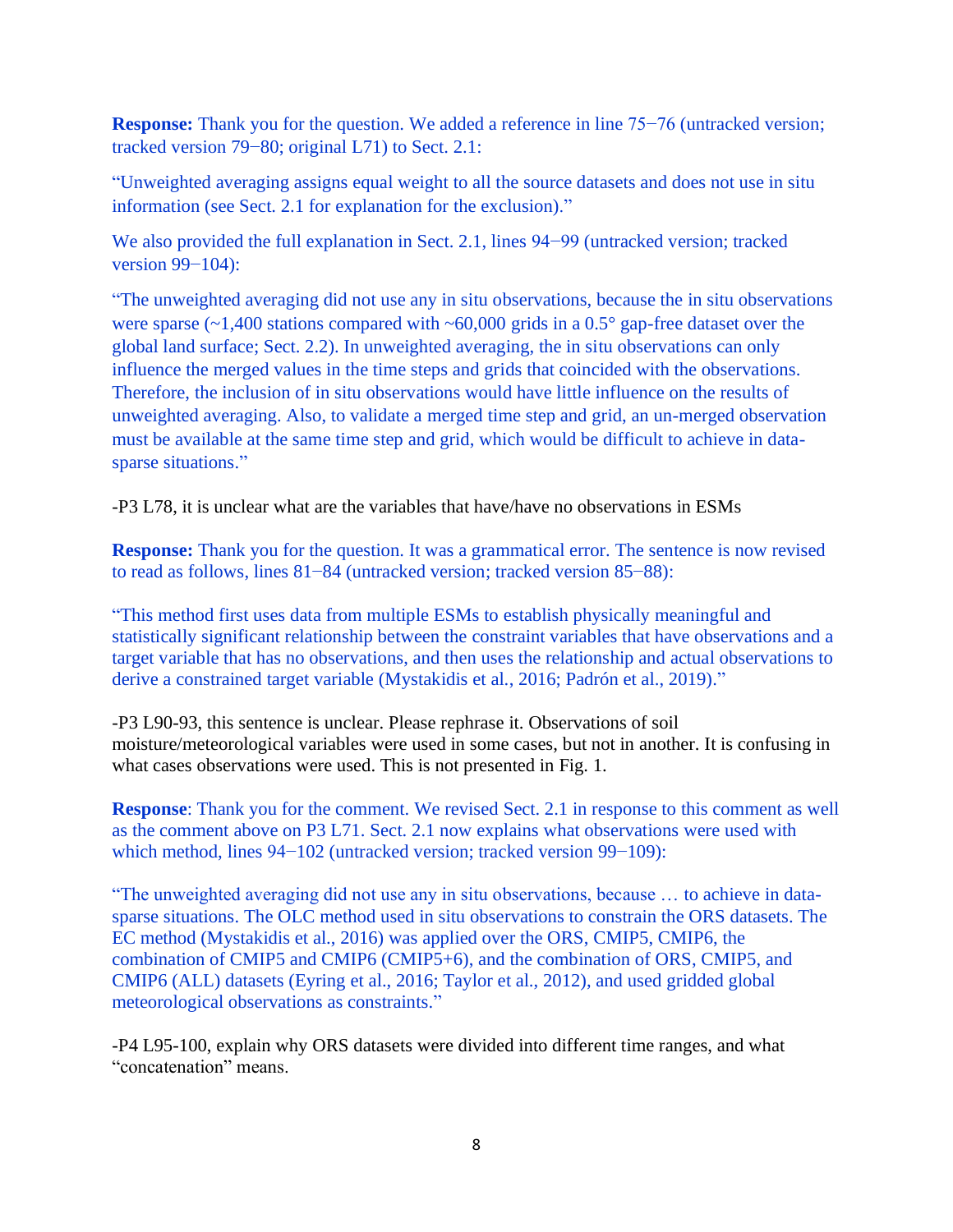**Response**: Thank you for the comment. We added explanations, including a reference to Sect. 2.9, where the concatenation procedure was described, to Sect. 2.1, lines 106−111 (untracked version; tracked version lines 113−120):

"For the OLC method, the ORS datasets were grouped based on three time ranges (1970–2010, 1981–2010, and 1981–2016) that were selected to maximize the available ORS datasets in each time range. For each time range, the ORS datasets that fully cover the time range were merged with the OLC method; if an ORS dataset fully covers two or three time ranges, it was used in all the covered time ranges (see the "used time period" in Tables A1–A3). Then, the merged results for all three time ranges were concatenated into a consistent dataset covering the whole target period following a previous method for concatenating the remote-sensing SM (Dorigo et al., 2017; Liu et al., 2011, 2012) (Sect. 2.9)."

-P5 L123, "the number of observations that falls into each land cover type is displayed in Figure S2". Fig. S2 only shows land cover type.

**Response**: Thank you for the comment. The reference to Figure A2 was a mistake. The sentence has been revised to read as follows, in lines 136−137 (untracked version; tracked version 144−145):

"Figure A1 shows the aggregated ISMN observations at the 0.5° grid scale and the number of observations that falls into each land cover type."

-Table S1 and others, why did a dataset have different used time periods?

**Response**: Thank you for the question. We added clarification for Tables A1–A3 in the response to the above comment on P4 L95–100 as follows:

"if an ORS dataset fully covers two or three time ranges, it was used in all the covered time ranges (see the "used time period" in Tables A1–A3)"

-Section 3.3, it is interesting to compare SM anomalies with drought events. However, it seems the comparison is based on years instead of events. Furthermore, it is unclear how the drought events were selected and why only the two regions were considered.

**Response:** Thank you for the comment. The reason why the two drought events were selected from many prominent cases is now clarified in Sect. 2.6, lines 233−236 (untracked version; tracked version 242−245):

"The selected historical drought events were the United States drought of 1985–1992 and the Australian millennium drought of 2002–2009 because of their macro-regional spatial scale and high severity; many other drought events would also fit these criteria (Spinoni et al., 2019), but conducting a comprehensive assessment on drought events is beyond the scope of this study."